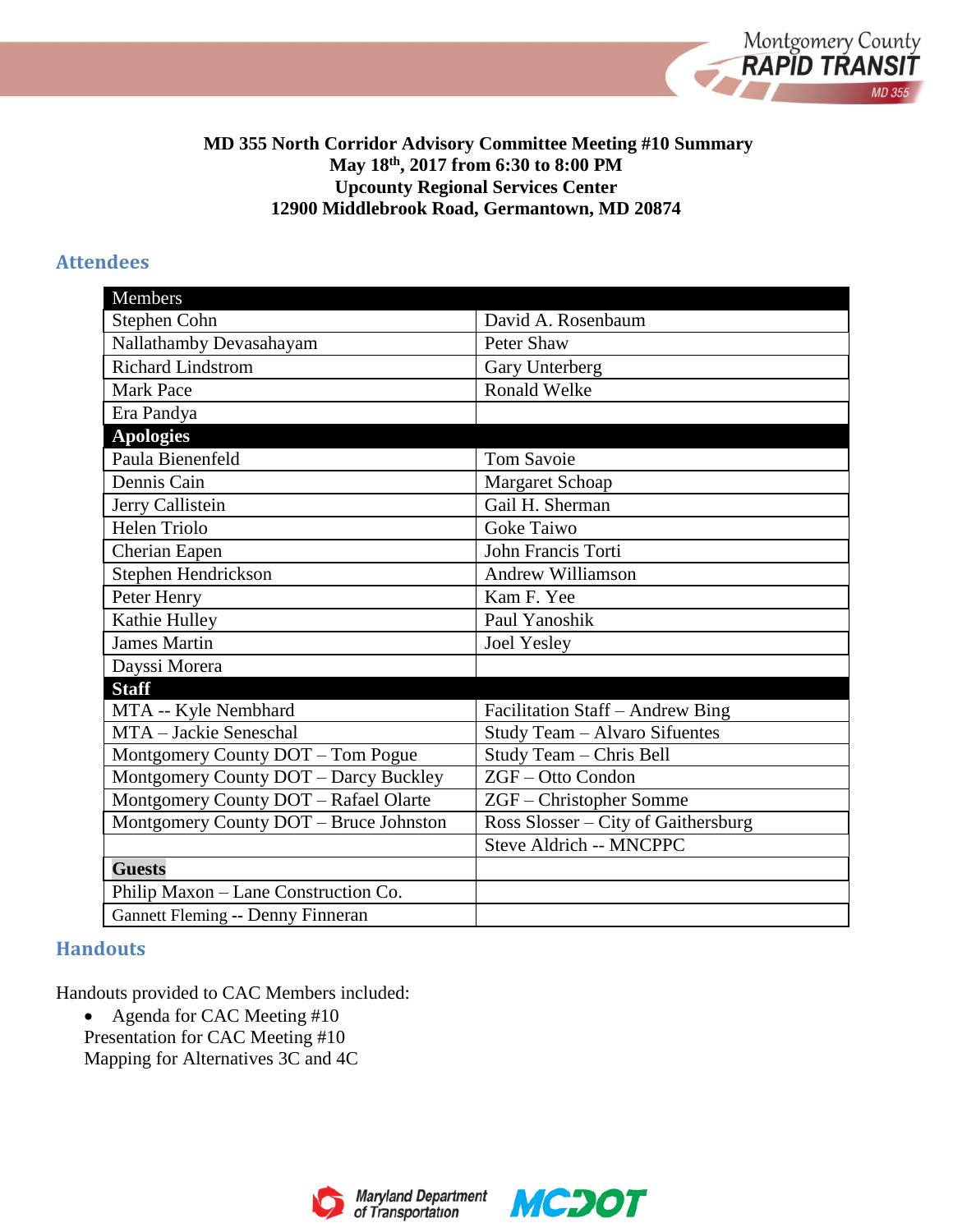

Meeting materials and video of the meeting will be posted on the project website: <http://www.montgomerycountymd.gov/BRT/md355north.html> *.*

## **Introduction**

Facilitator Andrew Bing welcomed attendees, introduced meeting content, and outlined the agenda. He explained his role this evening as facilitator and reminded the group that the study is transitioning from State to County oversight for the next phase. At the next meeting, County's study team will be introduced to the members. He asked all the attending members to introduce themselves. Andrew welcomed Steve Cohn as a new CAC member.

# **2017 Public Open House**

Kyle Nembhard explained that the purpose of this meeting was to discuss the results of this phase, as summarized in the Conceptual Alternatives Report. He provided a summary of the project public open houses held in February 2017. Approximately 120 people total attended the two open houses, which were held in Germantown and Rockville. The open houses covered the following topics:

- The project planning process;
- Explaining what the BRT concept is;
- The four BRT conceptual alternatives under study;
- Qualitative results of the study analysis; and
- BRT station design concepts.

Kyle then reviewed highlights from comments staff received at the open houses. These included

- The need for safe accommodations for bike lanes within the roadway;
- The fact BRT service may be in competition with parallel Metrorail service along this corridor;
- Concerns about lane repurposing along with support for concepts' attempt to stay within existing roadway (this was especially true in sections 3 and 1 of the corridor);
- The need for sidewalk access to various stations, especially station near Grosvenor Metro;
- The need for coordination between this corridor's and the MD 586 corridor's BRT projects;
- The importance of integrating BRT service into the local bus network; and
- Numerous specific comments on Section 1—Bethesda to Grosvenor, and Section 7—Middlebrook Road to Redgrave Place/Clarksburg outlets. The completion of Observation Drive and the use of it for the BRT was felt to be very important.

*Question (Q): Will the extension of Observation Drive be done by developers?*

R: Bruce Johnston noted it is in the County's Capital Improvements Program (CIP) budget.

## *Q: Is it a developer funded project?*

R: No, as a County-funded project. Kyle said staff had based its assumptions in the projections on the fact that this road will be completed.



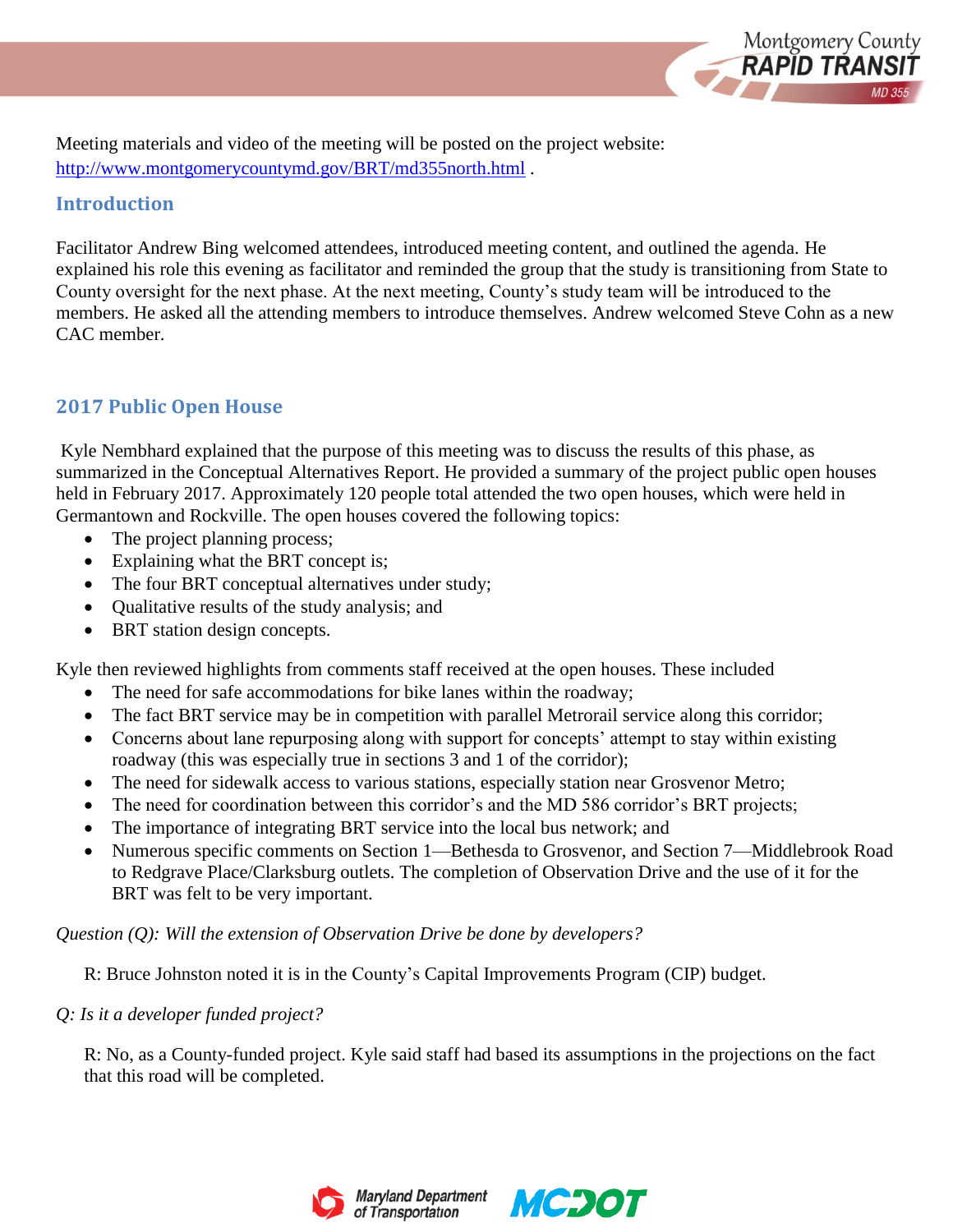

# **Conceptual Alternatives Report**

Kyle reviewed the content of Conceptual Alternatives Report, highlighting how the CAC members played a role in providing comment on each section of the report. The planning study was started in 2015. He noted this was the first time the State has involved an advisory group so early in the planning stages of a project.

Kyle noted that the core elements of a BRT Conceptual Alternative include the running way, the station locations, and the service plan There were four BRT conceptual alternatives identified within the study (Alternatives 3A, 3B, 4A, and 4B). There are now two identified as the "Refined BRT Alternatives" which will be carried forward for further evaluation. They will henceforth be identified as Alternative 3C and 4C. Alternative 3C is primarily characterized by a running way in the median of the roadway. Alternative 4C is primarily characterized by a running way along the curb of the roadway.

Kyle noted that a No Build Alternative (Alternative 1) and a Transportation System Management (TSM) Alternative (Alternative 2) would also be studied in the next phase. He gave an overview of TSM, which include elements such as

- Transit Signal Priority (TSP);
- Queue jumps; and a
- Limited number of stops.

Kyle then described key takeaways considered in arriving at the two refined BRT alternatives.

- The decision on whether to run the BRT in the median versus in the curb lane in Sections 2, 4 and 6 will influence running way decisions for Sections 1, 3 and 5.
- Median running of the BRT along MD 355 results in faster travel times.
- Curb running BRT along MD 355 results in fewer impacts and lower costs.
- Higher ridership occurs on the BRT when it runs along Observation Drive in the northern segment as opposed to MD 355.
- Approximately 15 percent of the total corridor ridership is generated at stations south of the Grosvenor Metrorail Station.
- Lane repurposing in Section 3 has the greatest overall negative impact on traffic.
- Operating in mixed traffic in Section 1 has the least impact on overall person throughput (the County will study additional, potential mitigation strategies with lane repurposing conditions).

## *Q: When you say 50 percent more riders, what's the baseline?*

R: Chris Bell explained we're talking about 50 percent more riders when we use Observation Drive compared to the other alternative routes.

# **Refined Alternatives Advancing to the Next Phase**



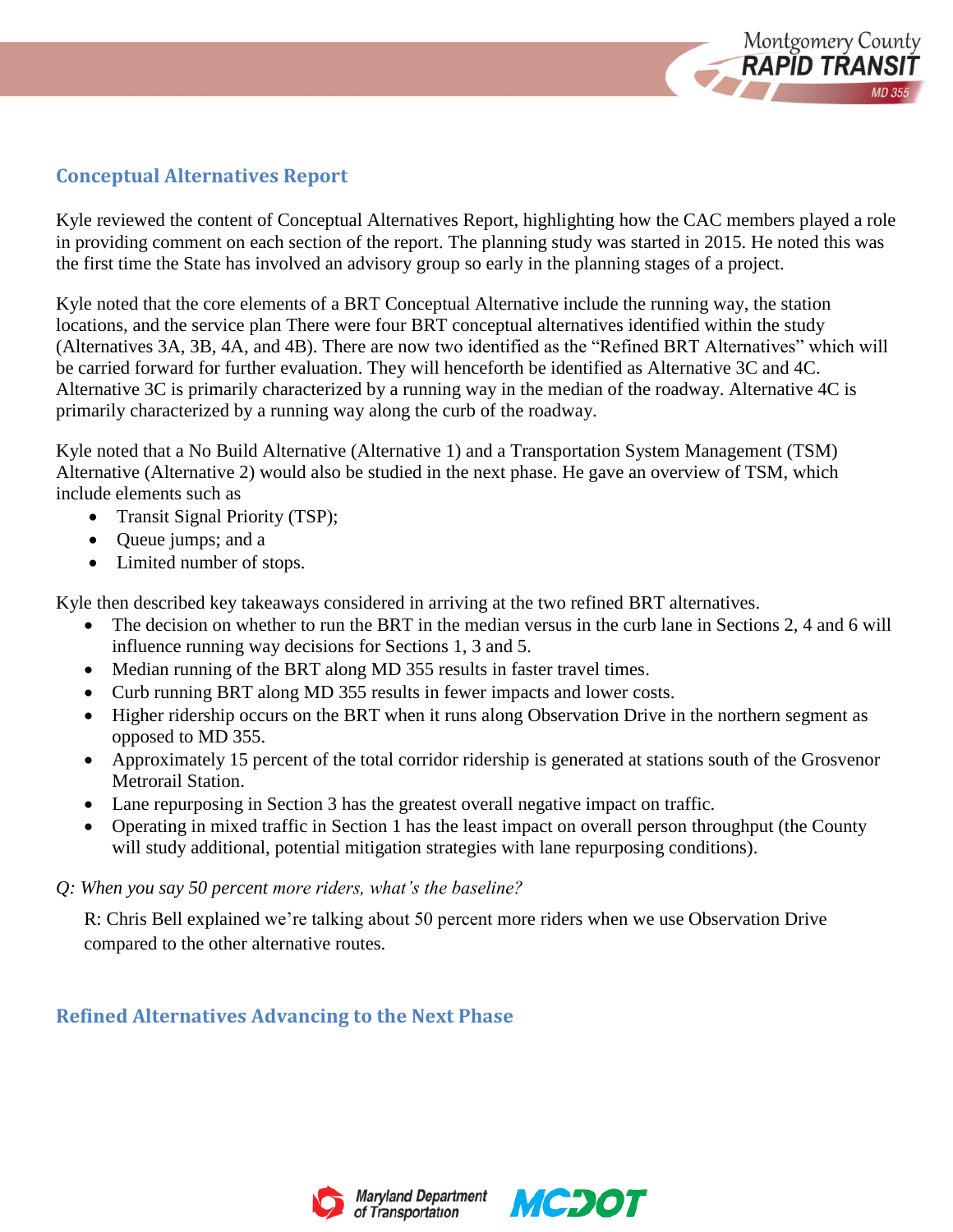

Kyle reviewed aspects of the refined BRT alternatives, starting with Alternative 3C, which features BRT service between the Clarksburg Outlets and the Bethesda Metrorail Station, primarily in dedicated median lanes. The BRT would run in mixed traffic in Section 1. But this would not be just like a local bus, since BRT has many other features that make it faster. Sections 2, 4, and 6 would have two dedicated BRT lanes in the median where feasible. Section 3, Rockville Town Center vicinity, would feature one dedicated median lane. The team will evaluate how best to operate this section, but we do not envision taking away any lanes of traffic. Section 5 would have one dedicated median, bi-directional BRT lane, accomplished through lane repurposing. In Section 7, the BRT would run in mixed traffic along Observation Drive.

Kyle summarized Alternative 4C next, which features BRT service between the Clarksburg Outlets and the Bethesda Metrorail Station, primarily in curb lanes. Section 1 would have one dedicated curb BRT lane in the peak direction. The peak direction would maintain all the existing lanes for traffic and one lane in the non-peak direction would be repurposed for peak-direction BRT. Sections 2, 4, and 6 would have two dedicated BRT lanes in the curb where feasible. Section 3 would have a dedicated curb lane in the southbound direction for BRT and turning movements. It would function like a permanent lane shift. The northbound curb lane would have BRT running in mixed traffic. In Section 7, the BRT would run in mixed traffic along Observation Drive. This assumes Observation Drive would be complete. The option of routing the BRT in the curb along MD 355 from Redgrave Place to Middlebrook Road in Section 7 may be considered if the widening of MD 355, as envisioned in the County's Master Plan of Highways and Transitways, is pursued as a separate project.

Kyle reviewed the alternatives screening and selection process. He noted that the next phase will require exploring the tradeoffs between alternatives.

*Q: Were there any special problems with the Rockville area? A central station planned there might present challenges due to the MD 586 BRT alignment.*

R: Jackie Seneschal noted the MD 586 [Veirs Mill Road corridor] project is not planning to add an additional BRT station at the Rockville Metro.

# **BRT Station Design**

Darcy Buckley introduced the next section of the meeting dealing with BRT station design work. She explained that the County received a grant from the Metropolitan Washington Council of Governments' Transportation/ Land-Use Connections Program, to develop station prototypes for the future county-wide BRT network. The work was being done in partnership with architecture firm ZGF. She introduced Otto Condon of ZGF. Otto outlined the topics to be covered in his segment of the presentation.

- Station Design Goals;
- Best Practice Examples;
- MCDOT BRT Stations Types and Amenities;
- Previous Community Input;
- Design Opportunities Local Materials and Sustainability; and
- The Station Family Adaptation to Capacity and Context.

He noted his project is looking for stations that fit into the community and do not simply appear to have been dropped down into the local environment.



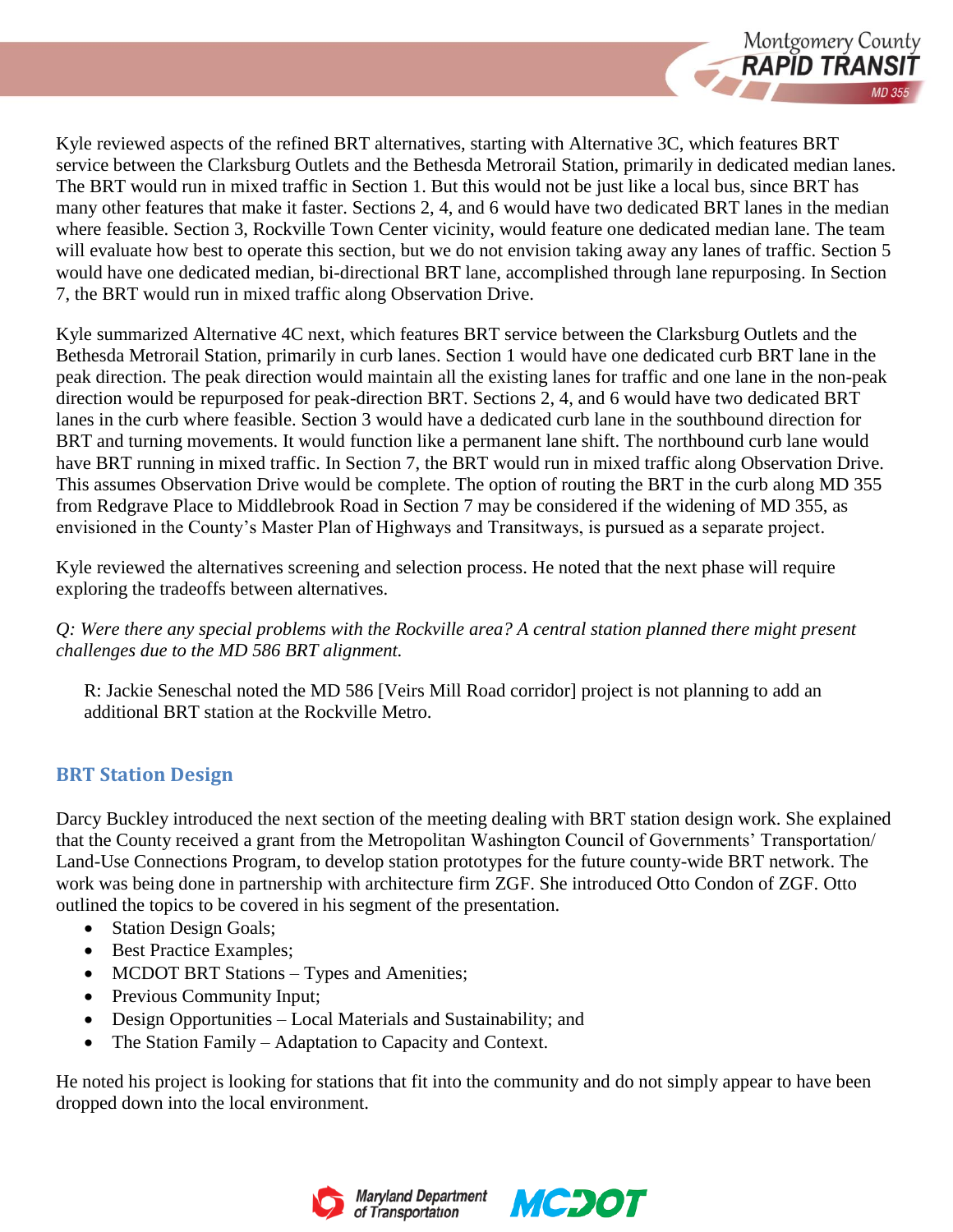

He explained station design goals, listing six: 1) easy to find; 2) accessible; 3) safe and comfortable; 4) context sensitive; 5) maintainable; and 6) be a good life-cycle investment (the cost should make sense and be affordable).

#### *Q: How will the stations interface with the local Ride On bus stops?*

R: There are still some policy decisions to be made regarding sharing BRT stations with local bus service. It also depends on site specific aspects.

#### *Q: Will this be worked out in the design phase?*

R: Yes, many factors will be considered. But the stations will be elevated somewhat to allow for level boarding into the BRT buses.

He presented photographs of shelters from BRT systems across the world, from Chile to Brazil, Canada to the United States. Otto pointed out various aspects of shelter design to meet the above goals. He then presented station design types, in two broad categories: side-loading and center-loading. To encourage ownership and attractiveness to patrons you need to be creative and seek to utilize elements that reflect local needs, such as well-ventilated shelters that were designed especially for the hot climate of Arizona.

Otto discussed potential station amenities and features, such as design, public art components, customer service items such as WiFi connections and heaters, and landscape aspects. While the designers recognize the landmark aspect of Metro's design, members of the community have spoken out to not emulate the bulky concrete look Metro has. The station design team will be evaluating such input. The station markers may be "smart" in the sense that they'll contain technology to assist patrons, such as next bus information.

Stations should protect patrons from the weather. They could contain advertising to provide revenue to the system. They should be landscaped, which he believes is an important value to residents of the county. He suggested that stone may be an appropriate material for some station elements due to the large number of quarries in the county and county's history as a regional source for stone. Photovoltaic panels could bring in a sustainability aspect to the stations.

Otto next covered community input received at the open houses through a "word cloud" exercise that was given at the events.

He then went through a series of station prototype designs that reflected the modular design characteristic his company is pursuing under the grant. This flexibility allows for station design that is context sensitive, and also allows for expansion should future ridership dictate it. These designs spanned a simple marker and canopy for an urban streetfront and shared sidewalk configuration, to multiple canopies for a high capacity double station configuration for use at park and ride lots, for example. Otto addressed some of the concerns previously raised about interaction with bikes and sidewalks.

The canopies can be either expanded or an additional canopy can be installed, should station usage steadily increase and require greater patron protection from the elements. Stations can also be adapted to micro weather conditions, such as a location prone to high winds in one direction.



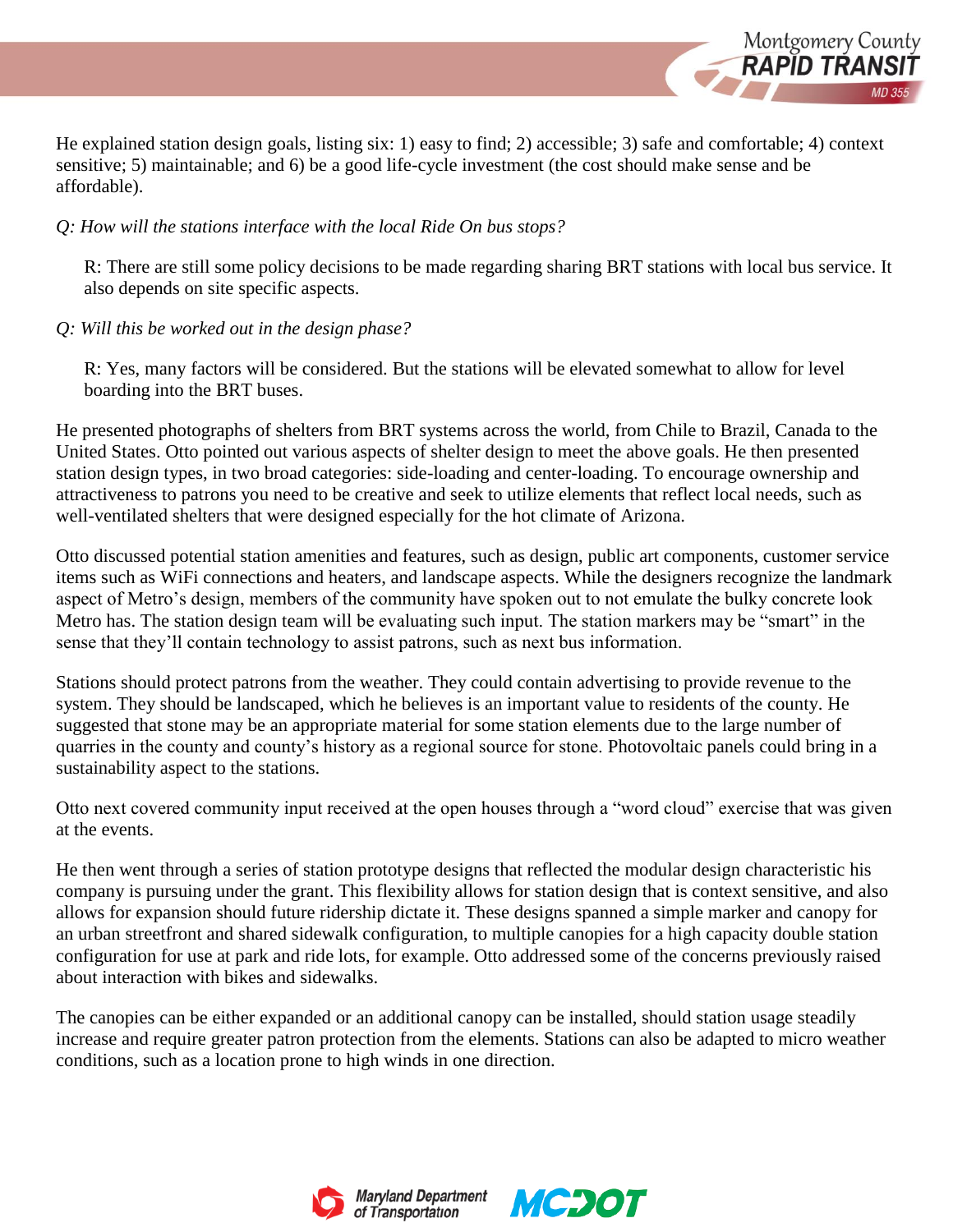

*Q: Metro has a station manager at each of their stations. Metro also chose not provide public restrooms. Can we consider those aspects?*

R: Regarding restrooms, we'll provide them in certain locations for the bus operators. It's a policy decision regarding public restrooms. Regarding on-site station managers, that depends on the level of ridership. In some locations, we've looked at communication devices, such as blue buttons. It is again a policy issue as to the level of services provided, based partially on cost considerations.

*Q: Did you focus on the Corridor Cities Transitway [CCT] station designs, since they've done quite a bit of work in that respect?*

R: It's been enjoyable to look at stations from all over the world to gather best practices. The CCT's stations are pretty large. We think there are opportunities for us to develop some really innovative concepts for Montgomery County.

*Q: Are there always be going to be overlaps with the CCT?*

R: Kyle responded that the CCT may run parallel with the MD 355 BRT until they finally meet up at Observation Drive.

*C: You could get a lot of redundancy.*

R: MD 355 acts as a natural barrier.

*C: But the CCT crosses over I-270 at some point.*

R: There is a bit of overlap at one segment to the north. But we'll be watching the ridership of the two lines. Otto also noted there will be strong emphasis on communication so riders know clearly which place to go to catch a transfer.

*C: There should be 911 emergency communication options.*

## **Next Steps**

Darcy explained the next steps for the project. She noted MCDOT is pulling together a study team and developing an action plan. The State will continue to be a key stakeholder in the project. There will be a high level of continuity and sharing of knowledge from the previous team. The new study team will be conducting a detailed analysis of the refined BRT alternatives, as well as No Build and Transportation System Management (TSM), for this corridor.

The two CACs for this corridor, MD 355 North and MD 355 South, will continue to meet. The CAC members will be hearing from the County over the summer with updates on the project. We're planning to hold the next CAC meeting this fall.